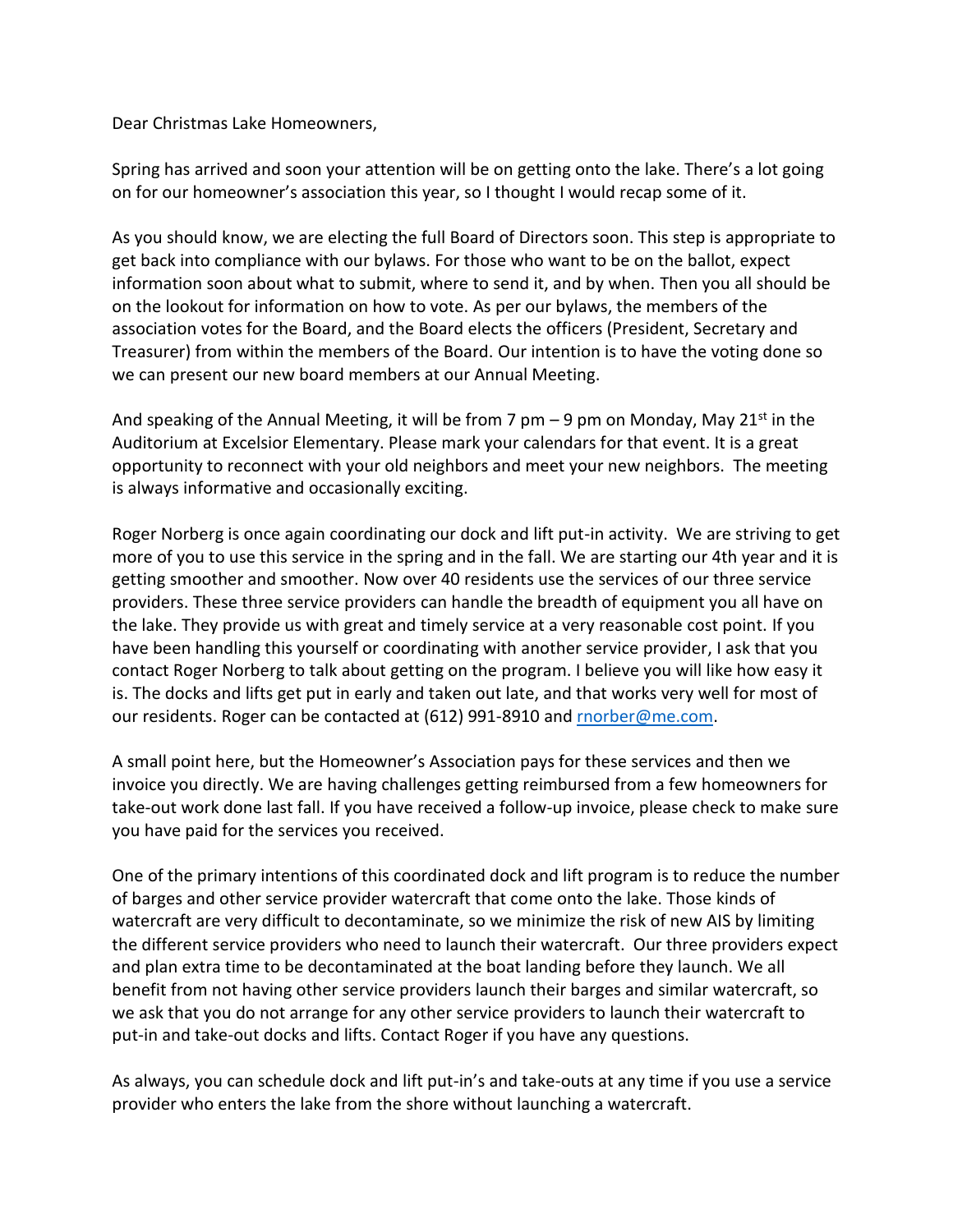We also coordinate launching pontoon boats into the lake on a trailer that is only used on Christmas Lake. That helps us reduce the risk of spreading another AIS into the lake. We will send out link to a sign-up program and ask that you coordinate your pontoon launch with us through that system. Our trailer can handle most, but not all of the pontoon boats on the lake. Contact Roger or me if you have a new pontoon boat being delivered to the lake to see if we can handle it with our trailer.

We do something special for inboard boats too. We have a dedicated A-frame trailer that only goes into Christmas Lake. Like with the dedicated pontoon trailer, our intent is to reduce the risk of getting another AIS in the lake. Most of the inboard boats without trailers are stored over the winter with Minnesota Inboard and they have direct access to the trailer to get those boats put in when you want. This trailer can be used for virtually any V-hull boat so contact us if you have no trailer to see if we can handle your boat.

Whatever your watercraft, if it is on your own trailer, you can launch at any time.

But please be aware that we aggressively protect the lake by decontaminating every commercial trailer that is needed to put your boats in the water. If you've been here for the past several years you know that we stop each commercial trailer before it launches so that the trailer can be decontaminated. We aren't worried about your boats having any live AIS in the spring, but we are worried about the trailers that go from lake to lake to launch boats. We ask that you inform your storage company that their commercial trailers will be decontaminated before launch.

Our AIS inspection and decontamination program will be starting up sometime after April 15<sup>th</sup>. The exact date we start is dependent on ice out and weather conditions. We are again contracting with Waterfront Restoration for our inspection staff. I keep a pretty close eye on their performance, and they have been eager to improve on areas that we think need attention. But that said, I ask that you contact me directly if you see something that isn't quite right in their service.

We are fortunate to have received a \$10,000 grant again this year from Hennepin County to help fund our AIS program. And we will be receiving a cost-share grant from the Minnehaha Creek Watershed District too, but their match amount will be less than in prior years with more for our homeowner's association to make up.

On May 14<sup>th</sup> I have the opportunity to present an update on our AIS program to the City of Shorewood at a working session of the City Council. Hopefully some of you will be able to attend and visibly show your support to the Council. I'll send out more details as we get closer. I intend to ask the City Council to consider providing a financial grant for our AIS program to help defray some of our cost.